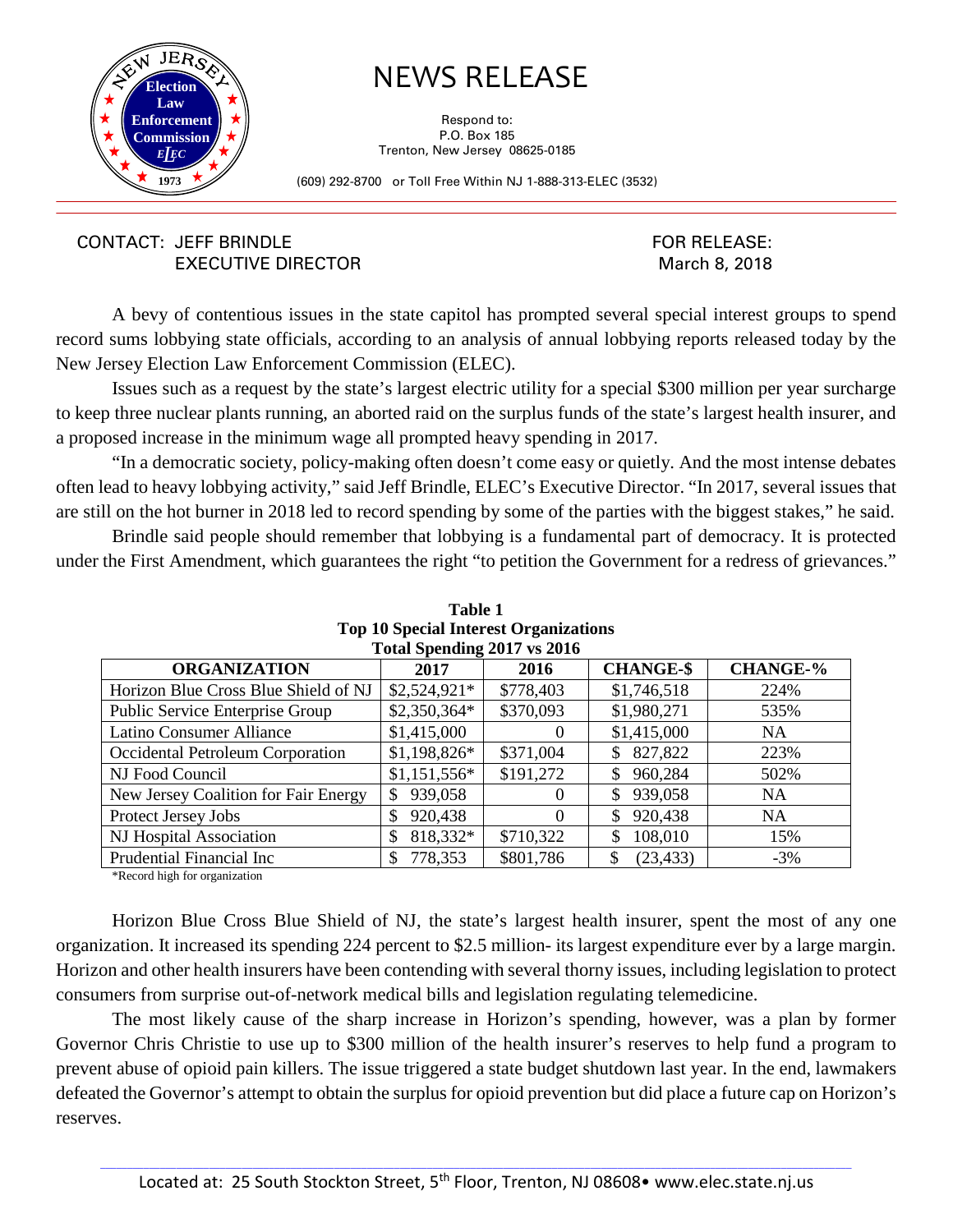One sign of the issue's importance is that Horizon paid \$1.4 million to Latino Consumer Alliance to help fend off the diversion. Led by the former AARP government affairs director, the group ran an extensive public relations campaign against the move.

Another major firm, Public Service Enterprise Group, which includes Public Service Electric & Gas, the state's largest energy utility, also boosted spending to an historic level- \$2.4 million, or 535 percent more than the year earlier. Its previous peak spending on lobbying- \$863,073 in 2012.

Utility officials have warned they will have to prematurely close three nuclear plants in Salem County unless they win passage of legislation to permit a special rate increase. Advocates point out thousands of jobs also could be lost if the reactors are decommissioned. Estimates indicate residential customers would pay about \$30 to \$40 a year more if the surcharge takes effect.

Along with Public Service, Exelon Generation Company LLC of Kennett Square, PA, a co-owner of two of the nuclear plants, increased spending 61 percent to \$193,590 in 2017.

On the other side of the issue is a group called New Jersey Coalition for Fair Energy, which opposes the surcharge. The newly-created group reported spending \$939,058 in 2017. The coalition consists of Calpine Corp., and Dynegy Inc., both of Houston, Texas, Electric Power Supply Association of Washington, DC, and NRG Energy Inc. of Princeton.

Another big spender in 2017 was Occidental Petroleum Corporation, which expended \$1.2 million. Its representatives met with several administration and legislative officials over a hearing on superfund legislation, according to its quarterly lobbying reports.

The state Attorney General's office announced in February 2015 that Occidental Chemical Corp., a subsidiary, had agreed to pay the state \$190 million as part of a larger plan to detoxify the lower Passaic River. Occidental Chemical is the legal successor to the former Diamond Shamrock Chemicals Company, which ran a factory that contaminated the river.

NJ Food Council, which opposes a higher minimum wage, spent \$1.1 million in 2017 to try to stop it- 502 percent more than it spent in 2016 and also a record for the organization. It transferred \$920,438 to a group called Protect Jersey Jobs to help lobby against a proposed wage hike.

While 2016 was marked by several controversial issues, total spending on lobbying climbed just 0.5 percent to \$90.8 million. (Note: totals for 2015, 2016 and 2017 are considerably higher than previously reported totals mainly because of a change in ELEC methodology that now captures all payments to outside agents. The reporting gap became noticeable after ELEC switched to electronic filing of all annual lobbying reports.)

| Total Spending by Lobbyists in New Jersey 2011-2017 |                     |                  |                 |  |
|-----------------------------------------------------|---------------------|------------------|-----------------|--|
| <b>YEAR</b>                                         | <b>EXPENDITURES</b> | <b>CHANGE-\$</b> | <b>CHANGE-%</b> |  |
| $2017*$                                             | \$90,791,637        | 429,508<br>\$    | 0.5%            |  |
| 2016                                                | \$90,362,129        | (1,142,581)      | $-1.2%$         |  |
| $2015**$                                            | \$91,504,710        | \$32,630,765     | 55.4%           |  |
| 2014                                                | \$58,873,945        | (4,504,869)      | $-7.1%$         |  |
| 2013                                                | \$63,378,814        | 5,341,014<br>\$  | 9.2%            |  |
| 2012                                                | \$58,037,800        | \$(16,111,882)   | $-21.7%$        |  |
| 2011                                                | \$74,149,682        | 8,253,560        | 12.5%           |  |

| Table 2                                             |
|-----------------------------------------------------|
| Total Spending by Lobbyists in New Jersey 2011-2017 |

\*Preliminary

\*\*Totals for 2015 and later reflect larger payments to outside agents that weren't included in earlier ELEC methodology.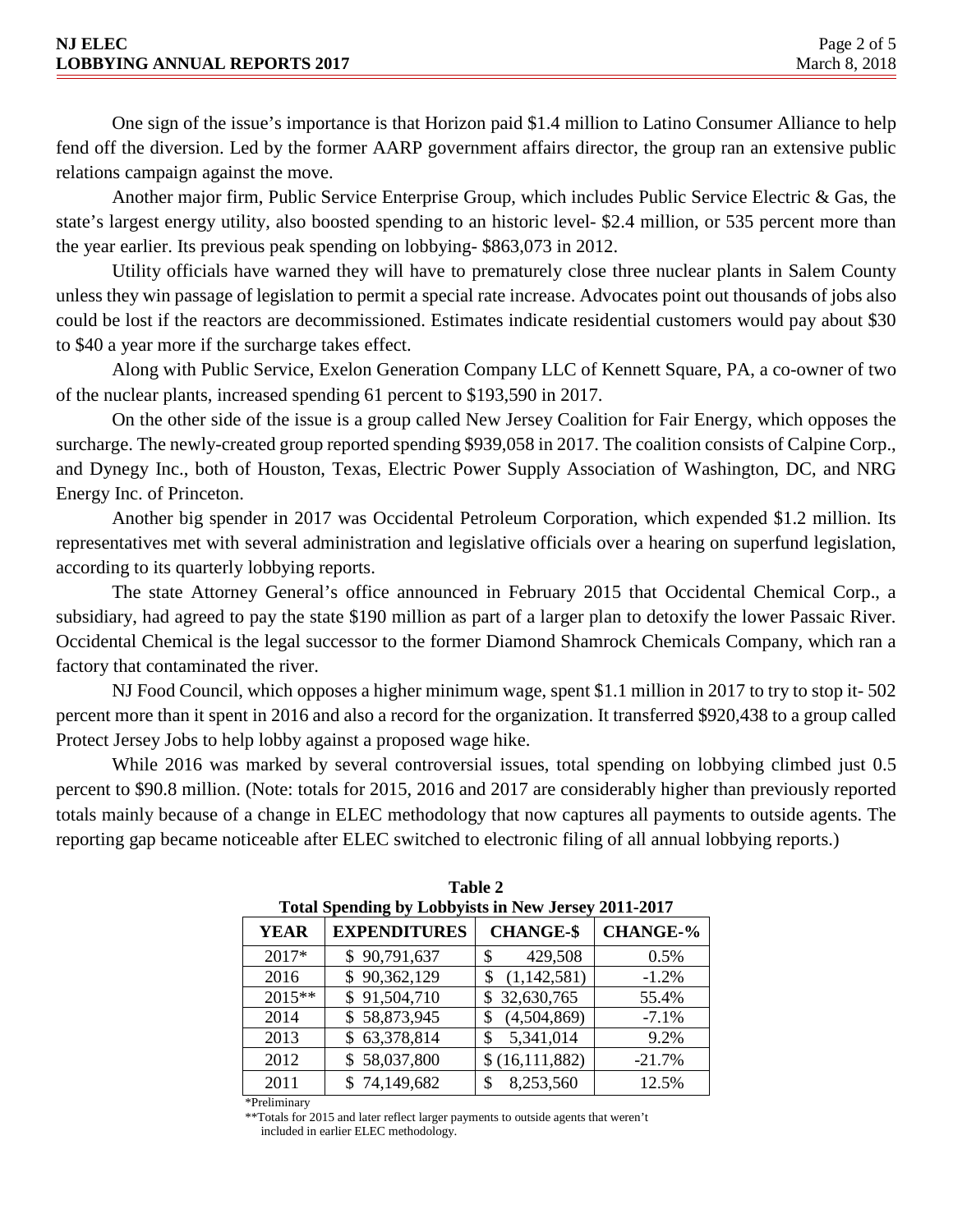| <b>NJ ELEC</b>                      | Page 3 of 5   |
|-------------------------------------|---------------|
| <b>LOBBYING ANNUAL REPORTS 2017</b> | March 8, 2018 |

Focusing on the broader activity of special interest groups, spending on energy issues jumped the most-49 percent- due largely to the debate over the nuclear power plant subsidies. The 39 percent increase in spending by insurance interests was driven in part by increased spending on the fate of the Horizon surplus.

Spending on transportation was down 64 percent one year after advocacy groups won passage of a higher gasoline tax to help pay for transportation improvement projects.

| <b>Top 10 Special Interest Categories</b><br>by Total Spending in 2017 |                  |             |                  |                 |  |
|------------------------------------------------------------------------|------------------|-------------|------------------|-----------------|--|
| <b>SPECIAL INTEREST GROUP</b>                                          | 2017             | 2016        | <b>CHANGE-\$</b> | <b>CHANGE-%</b> |  |
| Business-Miscellaneous                                                 | \$12,926,972     | \$9,517,782 | \$3,409,190      | 36%             |  |
| Energy                                                                 | \$7,624,942      | \$5,101,023 | \$2,523,919      | 49%             |  |
| Insurance                                                              | 6,136,086<br>\$  | \$4,400,836 | 1,735,249<br>\$. | 39%             |  |
| Hospitals                                                              | 6,051,477<br>\$  | \$5,269,388 | 782,088<br>\$    | 15%             |  |
| Health                                                                 | 5,325,967<br>\$. | \$6,082,511 | \$<br>(756, 544) | $-12%$          |  |
| <b>Real Estate</b>                                                     | \$3,420,915      | \$4,274,554 | \$<br>(853, 638) | $-20%$          |  |
| Drug                                                                   | \$2,917,105      | \$3,003,070 | \$<br>(85,965)   | $-3%$           |  |
| Transportation                                                         | \$2,462,714      | \$6,885,435 | \$(4,422,721)    | $-64%$          |  |
| Education                                                              | \$2,253,522      | \$2,130,086 | \$<br>123,436    | 6%              |  |
| Ideological                                                            | 1,762,009<br>\$  | \$2,046,486 | \$<br>(284, 477) | $-14%$          |  |

## **Table 3**

Despite the spate of new issues, spending on communications fell for the second straight year to \$8.5 million, a 20 percent drop from the 2016 total.

| <b>Total Annual Spending on Lobbying Communications - 2011-2017</b> |               |                  |                 |  |
|---------------------------------------------------------------------|---------------|------------------|-----------------|--|
| <b>YEAR</b>                                                         | <b>AMOUNT</b> | <b>CHANGE-\$</b> | <b>CHANGE-%</b> |  |
| 2017                                                                | \$8,451,798   | (2,123,150)      | $-20%$          |  |
| 2016                                                                | \$10,574,948  | (4,204,761)      | $-28%$          |  |
| 2015                                                                | \$14,779,709  | 11,044,746       | 296%            |  |
| 2014                                                                | \$3,734,963   | (3,081,016)      | $-45%$          |  |
| 2013                                                                | \$6,815,979   | 4,608,363        | 209%            |  |
| 2012                                                                | \$2,207,616   | \$(12,979,720)   | $-85%$          |  |
| 2011                                                                | \$15,187,336  | 4,844,019        | 47%             |  |

**Table 4**

While communications spending overall was down, the five largest spenders all were involved in the highprofile issues that dominated the Trenton agenda in 2017.

| Table 5                                               |               |  |  |
|-------------------------------------------------------|---------------|--|--|
| <b>Top Five Expenditures on Lobbying</b>              |               |  |  |
| <b>Communications in 2017 by Represented Entities</b> |               |  |  |
| <b>GROUP</b>                                          | <b>AMOUNT</b> |  |  |
| Public Service Enterprise Group                       | \$1,759,448   |  |  |
| Latino Consumer Alliance                              | \$1,415,000   |  |  |
| Protect Jersey Jobs                                   | \$920,438     |  |  |
| NJ Coalition For Fair Energy                          | 817,139       |  |  |
| Horizon Blue Cross Blue Shield of NJ                  | 551,970       |  |  |

A 20 percent decline in communications spending was offset by a 98 percent jump in assessments, membership fees and dues.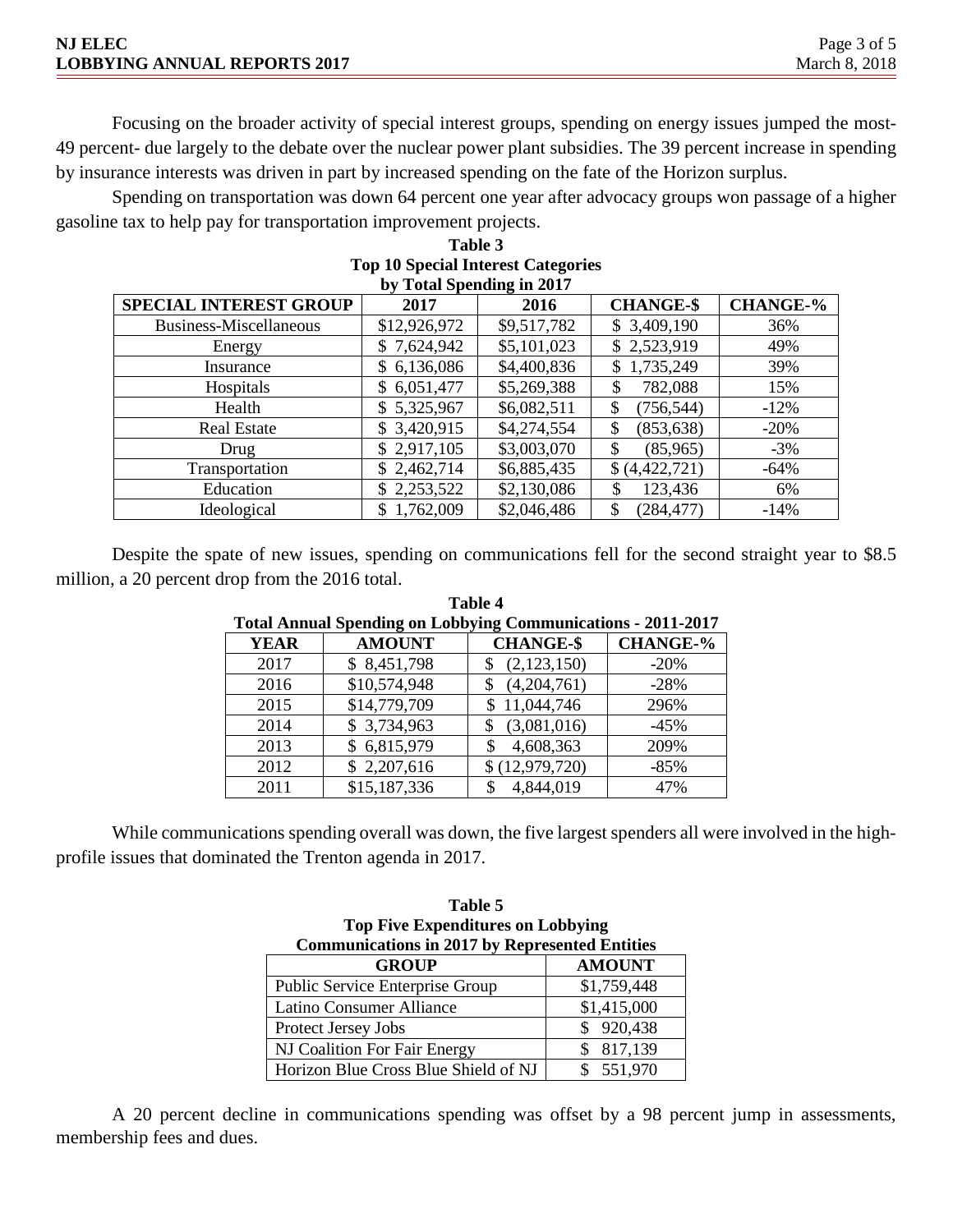| <b>Lobbying Expenses by Category</b>  |              |              |                  |                 |
|---------------------------------------|--------------|--------------|------------------|-----------------|
| <b>EXPENSE CATEGORY</b>               | 2017         | 2016         | <b>CHANGE-\$</b> | <b>CHANGE-%</b> |
| <b>In-House Salaries</b>              | \$36,034,080 | \$35,533,514 | 500,566          | 1%              |
| <b>Compensation to Outside Agents</b> | \$38,894,216 | \$38,998,025 | (103, 809)       | $-0.3%$         |
| Communications                        | \$8,451,798  | \$10,574,948 | \$(2,123,150)    | $-20\%$         |
| Assessments Membership Fees and Dues  | \$4,579,354  | \$2,313,953  | \$2,265,401      | 98%             |
| <b>Support Personnel</b>              | \$2,382,397  | \$2,498,862  | (116, 465)       | $-5\%$          |
| Travel and Lodging                    | 443,824<br>Φ | 439,326      | 4,498            | 1%              |
| <b>Benefit Passing</b>                | 5,967<br>Ф   | 3,501        | 2,466            | 70%             |
| <b>Total Expenditures</b>             | \$90,791,636 | \$90,362,129 | 429,507          | 0%              |

**Table 6**

The amount spent by lobbyists on "benefit passing"- gifts like meals, trips or other things of value- shot up 70 percent in 2017 to \$5,967. The amount is the largest since 2012. However, the 2017 total still represents a 96 percent drop from the 1992 spending peak of \$163,375.

| <b>Total Spending on Benefit Passing</b> |                                                 |                    |  |
|------------------------------------------|-------------------------------------------------|--------------------|--|
| <b>Unadjusted for Reimbursements</b>     |                                                 |                    |  |
| <b>YEAR</b>                              | <b>TOTAL SPENT ON</b><br><b>BENEFIT PASSING</b> | <b>CHANGE IN %</b> |  |
| 2017                                     | \$<br>5,967                                     | 70%                |  |
| 2016                                     | 3,501<br>\$                                     | 44%                |  |
| 2015                                     | 2,439<br>\$                                     | $-26%$             |  |
| 2014                                     | 3,283<br>\$                                     | $-18%$             |  |
| 2013                                     | 4,022<br>\$                                     | $-29%$             |  |
| 2012                                     | 5,652<br>\$                                     | $-1\%$             |  |
| 2011                                     | \$<br>5,687                                     | $-24%$             |  |

| Table 7                                  |
|------------------------------------------|
| <b>Total Spending on Benefit Passing</b> |
| <b>Unadjusted for Reimbursements</b>     |
|                                          |

Reports show that 106 lobbyists in 2017 held 144 appointed seats on public authorities, boards and commissions- 38, or 36 percent, more than in 2016. (Some lobbyists sit on multiple boards.)

The average number of lobbyists fell to 900 in 2017, the lowest point since 2005, when there were 613 registered lobbyists. The number is down 4 percent from 2016, and 14 percent below the peak of 1,043 in 2008.

The number of clients fell to 1,923, the lowest point since 2009, when there were 1,834 clients. The number is down one percent from 2016, and 7 percent beneath the peak of 2,077 in 2012.

For the fifteenth straight year, Princeton Public Affairs Group Inc. reported the highest receipts among multi-client contract lobbying firms. Eight of 10 firms on the 2016 list remained there in 2017.

| <b>Top Ten Multi-Client Firms Ranked by 2017 Fees</b> |               |  |  |  |
|-------------------------------------------------------|---------------|--|--|--|
| <b>FIRM</b>                                           | 2017 RECEIPTS |  |  |  |
| Princeton Public Affairs Group Inc.                   | \$9,228,302   |  |  |  |
| Public Strategies Impact LLC                          | \$6,161,016   |  |  |  |
| <b>MBI</b> Gluckshaw                                  | \$3,049,200   |  |  |  |
| Kaufman Zita Group LLC                                | \$2,742,237   |  |  |  |
| Cammarano Layton & Bombardieri Partners LLC           | \$2,412,500   |  |  |  |
| Gibbons PC                                            | \$2,109,746   |  |  |  |
| <b>Optimus Partners LLC</b>                           | \$2,051,100   |  |  |  |
| Riker Danzig Scherer Hyland & Perretti LLP            | \$1,418,798   |  |  |  |
| Capital Impact Group                                  | \$1,351,222   |  |  |  |
| Komjathy & Kean LLC                                   | \$1,338,560   |  |  |  |

**Table 8**